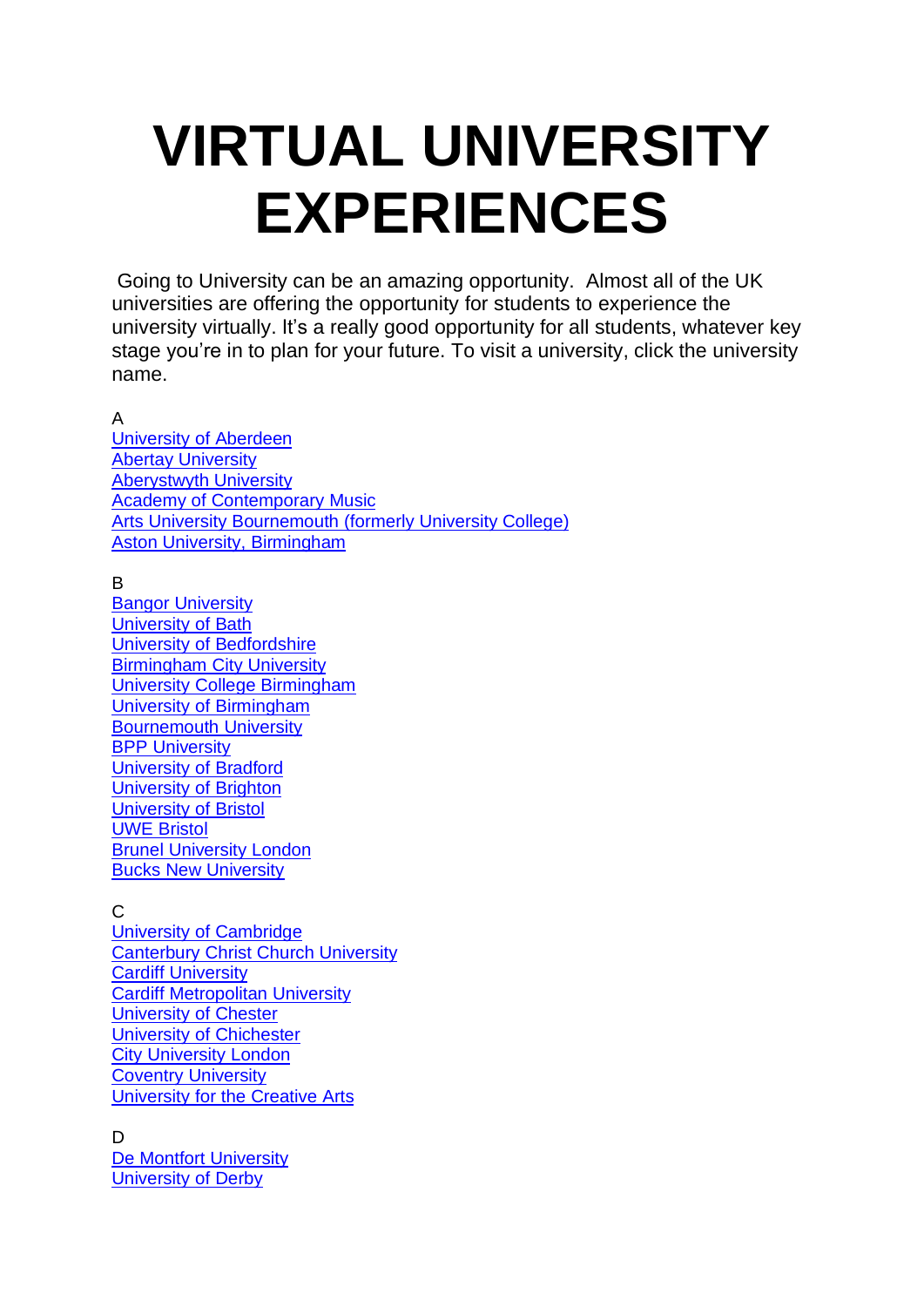[University](http://apply.dundee.ac.uk/virtualvisit/?utm_source=UCAS&utm_medium=website_link&utm_content=Virtual_tour&utm_campaign=Undergraduate) of Dundee **Durham [University](https://www.dur.ac.uk/multimedia/)** 

E

[University](https://www.uea.ac.uk/study/undergraduate) of East Anglia (UEA) Edge Hill [University](https://www.youtube.com/watch?v=RT4751ZPxlI) The University of [Edinburgh](https://www.youtube.com/user/EdinburghUniversity) [Edinburgh](https://www.youtube.com/watch?v=n9BvsbGkjKA&feature=share&list=PLAgJbihFqnMBApZxMzX0jJxi-RrGFwivU) Napier University [University](https://www.essex.ac.uk/life/virtual/colchester.aspx) of Essex [University](https://www.exeter.ac.uk/visit/campuses/) of Exeter

F

Falmouth [University](http://360.falmouth.ac.uk/#s=pano10)

G The [Glasgow](https://vimeo.com/channels/523851) School of Art University of [Gloucestershire](https://virtualtours.glos.ac.uk/) **Glyndwr [University](https://www.glyndwr.ac.uk/en/VirtualTours/)** [Goldsmiths,](https://www.youtube.com/watch?v=yaIZktSuIQY) University of London University of [Greenwich](https://www.youtube.com/user/UniversityGreenwich)

H [Heriot-Watt](https://www.hw.ac.uk/virtual-tours/) University University of [Hertfordshire](https://www.herts.ac.uk/study/open-days/virtual-tour) University of [Huddersfield](https://www.hud.ac.uk/uni-life/our-campus/?utm_source=ucas&utm_medium=ucasvirtualtour&utm_campaign=ucasvirtualtour) The [University](https://virtualtour.hull.ac.uk/) of Hull

I [Imperial](https://360-visit.imperial.ac.uk/) College London

K

Keele [University](https://www.keele.ac.uk/discover/campuslife/) The [University](https://www.youtube.com/user/UniversityofKent) of Kent King's College London [\(University](http://www.kcl.ac.uk/study/campus/index.aspx) of London) Kingston [University](http://www.kingston.ac.uk/virtual-tour/)

L [Lancaster](https://www.lancaster.ac.uk/virtual-tour/) University Leeds Beckett [University](http://www.leedsbeckett.ac.uk/assets/virtualcampus/) Leeds Trinity [University](http://www.sphericalimages.com/leeds-trinity-university-virtual-tour/) [University](https://www.youtube.com/channel/UCkeCxFOMe2flWaZwQYt1Npg) of Leicester [University](https://www.lincoln.ac.uk/vod/) of Lincoln Liverpool John Moores [University](https://www.youtube.com/watch?v=YlR34cSAVH0) The [University](https://www.liv.ac.uk/virtual-open-day/) of Liverpool London [Institute](https://www.youtube.com/watch?v=eIE4GtgP0ig) in Paris **Condon [Metropolitan](http://www.londonmet.ac.uk/why-london-met/films/) University** London School of [Economics](http://www.lse.ac.uk/virtualopenday/) and Political Science London South Bank [University](http://www.lsbu.ac.uk/virtual-tours) [Loughborough](https://www.lboro.ac.uk/virtualtour/) University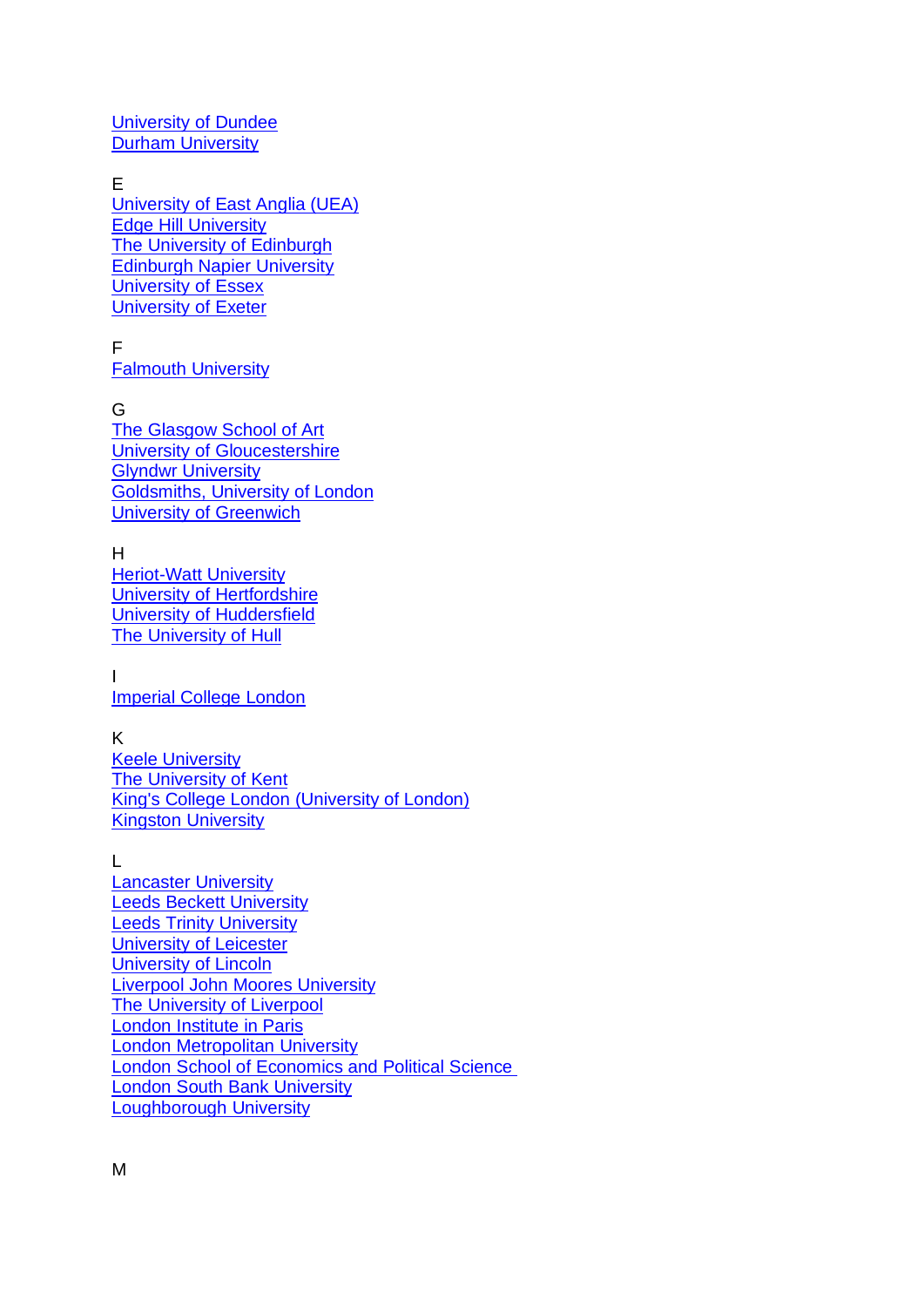Manchester [Metropolitan](https://www.mmu.ac.uk/virtualtour/) University University of [Manchester](https://www.youtube.com/watch?v=MUG563QTIHk) [Middlesex](https://www.mdx.ac.uk/get-in-touch/virtual-tour) University

N

[Newcastle](http://www.ncl.ac.uk/tour) University **Newman [University](https://www.newman.ac.uk/study/open-days/)** University of [Northampton](https://tour.northampton.ac.uk/) [Northumbria](https://www.northumbria.ac.uk/study-at-northumbria/visit-northumbria/northumbria-virtual-tour/) University Newcastle The University of [Nottingham](http://nottingham.ac.uk/virtualnottingham/) [Nottingham](https://virtualtour.ntu.ac.uk/) Trent University

O [University](https://www.ox.ac.uk/admissions/undergraduate/colleges/college-virtual-tours?wssl=1) of Oxford

Oxford Brookes [University](https://www.brookes.ac.uk/virtual-tour/)

P [University](https://www.plymouth.ac.uk/about-us/plymouth-on-demand) of Plymouth University of [Portsmouth](https://www.port.ac.uk/study/virtual-experiences/virtual-portsmouth-experience?utm_campaign=ug2021_uop&utm_medium=website&utm_source=ucas&utm_content=university_virtual_tours)

Q Queen Mary [University](https://www.qmul.ac.uk/undergraduate/openday/campustours/) of London Queen's [University](https://www.youtube.com/watch?v=G3Cf1GxaOaE&list=TLSyMKUkR8JkU6kxr57TYRH0HNWIgk0GDu) Belfast

R

[University](https://ad.doubleclick.net/ddm/clk/467919750%3b273237779%3be) of Reading Regent's [University](https://www.youtube.com/user/RegentsCollege) London Robert Gordon [University](http://www.rgu.ac.uk/student-life/virtual-tours/virtual-tour/) Royal [Agricultural](https://www.youtube.com/watch?v=gg94LlAoOcw) University Royal Holloway, [University](https://www.royalholloway.ac.uk/aboutus/ourcampus/virtualtour/home.aspx) of London Royal Welsh [College](http://www.vp360.co.uk/RWCMD/index_standalone.html) of Music and Drama

S

SAE [Institute](https://www.sae.edu/gbr/360-campus-tours) The [University](https://virtualtour.salford.ac.uk/?utm_source=UCAS&utm_medium=Referral&utm_campaign=VirtualTour) of Salford The [University](https://www.youtube.com/watch?v=wPy6bglzE_k) of Sheffield Sheffield Hallam [University](https://www.shu.ac.uk/visit-us) Solihull College & [University](http://www.solihull.ac.uk/about-us/look-inside/) Centre [University](https://www.youtube.com/watch?v=BYrX0O85dm4&feature=youtu.be) Centre South Essex [University](http://www.southwales.ac.uk/virtualtours/) of South Wales University of [Southampton](http://virtualopenday.southampton.ac.uk/) [Southampton](https://www.solent.ac.uk/virtual-tour) Solent University [University](https://www.st-andrews.ac.uk/study/) of St Andrews [Staffordshire](https://www.youtube.com/user/staffsuni) University [University](https://www.uos.ac.uk/content/ipswich-main-campus) of Suffolk University of [Sunderland](https://www.sunderland.ac.uk/open-days/virtual-campus-tour/) [University](https://www.sussex.ac.uk/study/visit-us/virtual-tour/) of Sussex Swansea [University](https://www.swansea.ac.uk/virtual-tour-stand-alone/)

T Teesside [University](https://www.youtube.com/user/UniversityofTeesside)